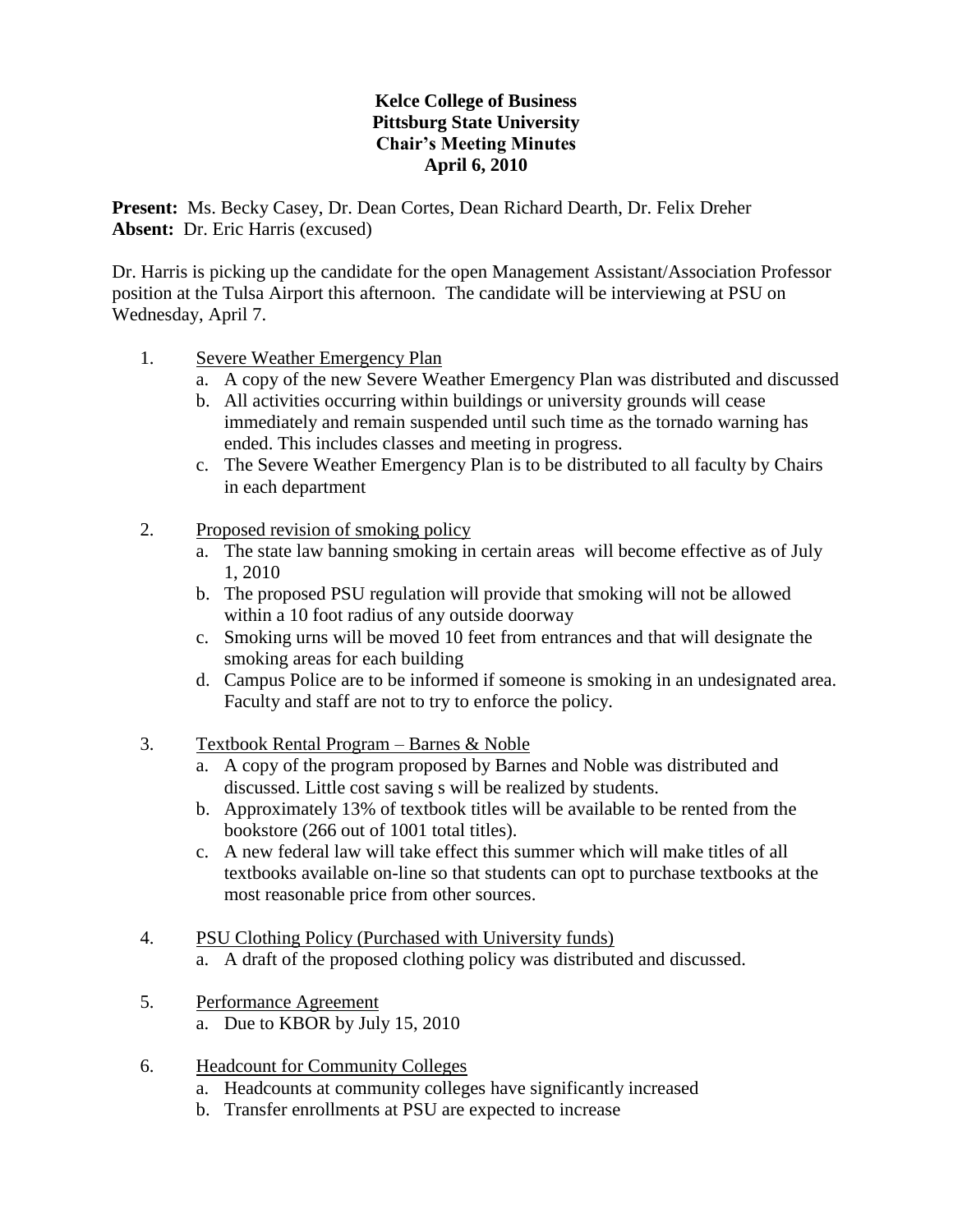- 7. Summer 2010 Continuing Studies teaching budget
	- a. A copy of the budget for summer 2010 Continuing Studies funded courses was distributed and discussed
	- b. Dr. Snyder has asked to have a comprehensive policy for summer school to pay faculty to teach summer courses. She is asking that CGS no longer fund any summer teaching.
- 8. HLC representative Dr. Lynn Murray will meet with the Chairs and Dean at the next Chairs meeting
- 9. Graduate numbers at PSU have increased the MBA Program is the largest graduate program at PSU.
- 10. New Research Foundation
	- a. This is being proposed by Dr. Brad Hodson to handle all faculty research
	- b. This foundation will manage all grants and all copyrights
- 11. Homecoming Yard Art
	- a. Yard Art will no longer be allowed during Homecoming week
	- b. Painting the sidewalks near the stadium will be substituted for Yard Art (using water soluble paints)
- 12. Facility use policy and external speaker policy
	- a. External speaker policy will apply to student groups and teachers having guest speakers at PSU
	- b. Facility use policy will be enforced by the entire university
- 13. Proposal for a Reorganization for the College of Arts & Sciences
	- a. This policy is supposed to be distributed soon and PLC will discuss at a meeting in the near future
	- b. Dean Dearth will share the proposal with Kelce Chairs when he has it
- 14. Legislative Post-Audit
	- a. This committee has returned to PSU to conduct additional audits
	- b. They are trying to determine how many hours an undergraduate student needs in order to graduate with a bachelor's degree
- 15. Commencement will be streamed on the internet again this year. A DVD will also be available.
- 16. KBOR Distance Education Policy has not been instituted.
- 17. City of Pittsburg Planning Council
	- a. \$4 million reserve is available from this council
	- b. Plan is to give \$200,000 each year toward scholarships for PSU students who will come to Pittsburg and plan on staying in Pittsburg
	- c. PSU Administration is leaning toward using all of these funds for technology students, attracting NW Arkansas student, and also to use for recruiting technology students from out of state.